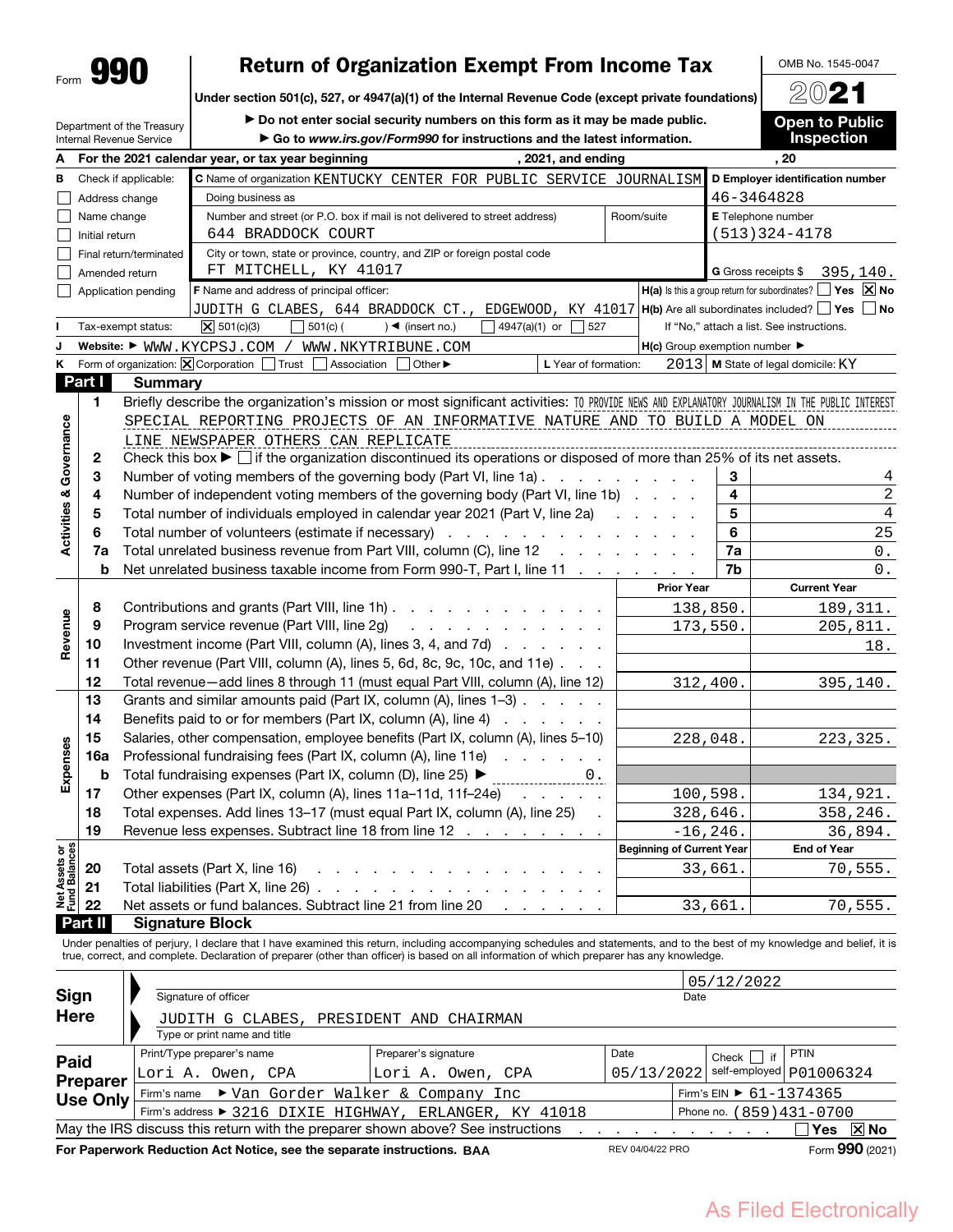| Part III<br>1.<br>$\mathbf{2}$<br>3<br>4<br>(Code:<br>4a<br>4b<br>(Code: | <b>Statement of Program Service Accomplishments</b><br>Check if Schedule O contains a response or note to any line in this Part III<br>Briefly describe the organization's mission:<br>TO PROVIDE NEWS AND EXPLANATORY JOURNALISM IN THE PUBLIC INTEREST<br>SPECIAL REPORTING PROJECTS OF AN INFORMATIVE NATURE AND TO BUILD A MODEL ON<br>LINE NEWSPAPER OTHERS CAN REPLICATE<br>Did the organization undertake any significant program services during the year which were not listed on the<br>If "Yes," describe these new services on Schedule O.<br>Did the organization cease conducting, or make significant changes in how it conducts, any program<br>If "Yes," describe these changes on Schedule O.<br>Describe the organization's program service accomplishments for each of its three largest program services, as measured by<br>expenses. Section 501(c)(3) and 501(c)(4) organizations are required to report the amount of grants and allocations to others,<br>the total expenses, and revenue, if any, for each program service reported.<br>) (Expenses \$<br>PUBLICATION OF ONLINE DAILY NEWSPAPER NKYTRIBUNE COM SERVING NKY REGION OF KENTUCKY<br>ACROSS THE OHIO RIVER FROM CINCINNATI, FILLING THE VOID IN A LARGE, ECONOMICALLY<br>IMPORTANT REGION OF THE STATE MITH NO PRINT NEWSPAPER. IT OFFERS NEWS AND FEATURES<br>FREE TO READERS 24/7, WITH CONSTANT UPDATES, ABOUT 112,000 UNIQUE READERS A MONTH.<br>) (Expenses \$<br>ASSUMED RESPONSIBILITY FOR KYFORWARD.COM, AN ONLINE ONLY DAILY NEWSPAPER |                        |                                | 282, 264. including grants of \$ | $0.$ ) (Revenue \$                                                                           | ∣Yes<br>∣Yes<br>205, 811.                   | $\mathbf{x}$<br>$\boxtimes$ No<br>$\times$ No |
|--------------------------------------------------------------------------|---------------------------------------------------------------------------------------------------------------------------------------------------------------------------------------------------------------------------------------------------------------------------------------------------------------------------------------------------------------------------------------------------------------------------------------------------------------------------------------------------------------------------------------------------------------------------------------------------------------------------------------------------------------------------------------------------------------------------------------------------------------------------------------------------------------------------------------------------------------------------------------------------------------------------------------------------------------------------------------------------------------------------------------------------------------------------------------------------------------------------------------------------------------------------------------------------------------------------------------------------------------------------------------------------------------------------------------------------------------------------------------------------------------------------------------------------------------------------------------------------------------------------------------|------------------------|--------------------------------|----------------------------------|----------------------------------------------------------------------------------------------|---------------------------------------------|-----------------------------------------------|
|                                                                          |                                                                                                                                                                                                                                                                                                                                                                                                                                                                                                                                                                                                                                                                                                                                                                                                                                                                                                                                                                                                                                                                                                                                                                                                                                                                                                                                                                                                                                                                                                                                       |                        |                                |                                  |                                                                                              |                                             |                                               |
|                                                                          |                                                                                                                                                                                                                                                                                                                                                                                                                                                                                                                                                                                                                                                                                                                                                                                                                                                                                                                                                                                                                                                                                                                                                                                                                                                                                                                                                                                                                                                                                                                                       |                        |                                |                                  |                                                                                              |                                             |                                               |
|                                                                          |                                                                                                                                                                                                                                                                                                                                                                                                                                                                                                                                                                                                                                                                                                                                                                                                                                                                                                                                                                                                                                                                                                                                                                                                                                                                                                                                                                                                                                                                                                                                       |                        |                                |                                  |                                                                                              |                                             |                                               |
|                                                                          |                                                                                                                                                                                                                                                                                                                                                                                                                                                                                                                                                                                                                                                                                                                                                                                                                                                                                                                                                                                                                                                                                                                                                                                                                                                                                                                                                                                                                                                                                                                                       |                        |                                |                                  |                                                                                              |                                             |                                               |
|                                                                          |                                                                                                                                                                                                                                                                                                                                                                                                                                                                                                                                                                                                                                                                                                                                                                                                                                                                                                                                                                                                                                                                                                                                                                                                                                                                                                                                                                                                                                                                                                                                       |                        |                                |                                  |                                                                                              |                                             |                                               |
|                                                                          |                                                                                                                                                                                                                                                                                                                                                                                                                                                                                                                                                                                                                                                                                                                                                                                                                                                                                                                                                                                                                                                                                                                                                                                                                                                                                                                                                                                                                                                                                                                                       |                        |                                |                                  |                                                                                              |                                             |                                               |
|                                                                          |                                                                                                                                                                                                                                                                                                                                                                                                                                                                                                                                                                                                                                                                                                                                                                                                                                                                                                                                                                                                                                                                                                                                                                                                                                                                                                                                                                                                                                                                                                                                       |                        |                                |                                  |                                                                                              |                                             |                                               |
|                                                                          |                                                                                                                                                                                                                                                                                                                                                                                                                                                                                                                                                                                                                                                                                                                                                                                                                                                                                                                                                                                                                                                                                                                                                                                                                                                                                                                                                                                                                                                                                                                                       |                        |                                |                                  |                                                                                              |                                             |                                               |
|                                                                          |                                                                                                                                                                                                                                                                                                                                                                                                                                                                                                                                                                                                                                                                                                                                                                                                                                                                                                                                                                                                                                                                                                                                                                                                                                                                                                                                                                                                                                                                                                                                       |                        |                                |                                  |                                                                                              |                                             |                                               |
|                                                                          |                                                                                                                                                                                                                                                                                                                                                                                                                                                                                                                                                                                                                                                                                                                                                                                                                                                                                                                                                                                                                                                                                                                                                                                                                                                                                                                                                                                                                                                                                                                                       |                        |                                |                                  |                                                                                              |                                             |                                               |
|                                                                          |                                                                                                                                                                                                                                                                                                                                                                                                                                                                                                                                                                                                                                                                                                                                                                                                                                                                                                                                                                                                                                                                                                                                                                                                                                                                                                                                                                                                                                                                                                                                       |                        |                                |                                  |                                                                                              |                                             |                                               |
|                                                                          |                                                                                                                                                                                                                                                                                                                                                                                                                                                                                                                                                                                                                                                                                                                                                                                                                                                                                                                                                                                                                                                                                                                                                                                                                                                                                                                                                                                                                                                                                                                                       |                        |                                |                                  |                                                                                              |                                             |                                               |
|                                                                          |                                                                                                                                                                                                                                                                                                                                                                                                                                                                                                                                                                                                                                                                                                                                                                                                                                                                                                                                                                                                                                                                                                                                                                                                                                                                                                                                                                                                                                                                                                                                       |                        |                                |                                  |                                                                                              |                                             |                                               |
|                                                                          | PUBLICATIONS IN THE STATE, NOW OWNED BY OUT-OF-STATE GROUPS, CUT DOWN<br>THEIR SERVICE, COVERAGE AND DISTRIBUTION, IN THE STATE. FREE TO READERS<br>24/7 NEWS AND FEATURES. ABOUT 40,000 UNIQUE READERS A MONTH.                                                                                                                                                                                                                                                                                                                                                                                                                                                                                                                                                                                                                                                                                                                                                                                                                                                                                                                                                                                                                                                                                                                                                                                                                                                                                                                      |                        | 75,032. including grants of \$ |                                  | $0.$ ) (Revenue \$<br>FOCUSED ON SERVING THE STATE OF KENTUCKY AS A WHOLE, AFTER MAJOR PRINT | 0.<br>------------------------------------- |                                               |
|                                                                          |                                                                                                                                                                                                                                                                                                                                                                                                                                                                                                                                                                                                                                                                                                                                                                                                                                                                                                                                                                                                                                                                                                                                                                                                                                                                                                                                                                                                                                                                                                                                       |                        |                                |                                  |                                                                                              |                                             |                                               |
| (Code:<br>4с                                                             | ) (Expenses \$                                                                                                                                                                                                                                                                                                                                                                                                                                                                                                                                                                                                                                                                                                                                                                                                                                                                                                                                                                                                                                                                                                                                                                                                                                                                                                                                                                                                                                                                                                                        |                        | including grants of \$         |                                  | ) (Revenue \$                                                                                |                                             |                                               |
|                                                                          |                                                                                                                                                                                                                                                                                                                                                                                                                                                                                                                                                                                                                                                                                                                                                                                                                                                                                                                                                                                                                                                                                                                                                                                                                                                                                                                                                                                                                                                                                                                                       |                        |                                |                                  |                                                                                              |                                             |                                               |
|                                                                          |                                                                                                                                                                                                                                                                                                                                                                                                                                                                                                                                                                                                                                                                                                                                                                                                                                                                                                                                                                                                                                                                                                                                                                                                                                                                                                                                                                                                                                                                                                                                       |                        |                                |                                  |                                                                                              |                                             |                                               |
|                                                                          |                                                                                                                                                                                                                                                                                                                                                                                                                                                                                                                                                                                                                                                                                                                                                                                                                                                                                                                                                                                                                                                                                                                                                                                                                                                                                                                                                                                                                                                                                                                                       |                        |                                |                                  |                                                                                              |                                             |                                               |
|                                                                          |                                                                                                                                                                                                                                                                                                                                                                                                                                                                                                                                                                                                                                                                                                                                                                                                                                                                                                                                                                                                                                                                                                                                                                                                                                                                                                                                                                                                                                                                                                                                       |                        |                                |                                  |                                                                                              |                                             |                                               |
| 4d<br>(Expenses \$                                                       | Other program services (Describe on Schedule O.)                                                                                                                                                                                                                                                                                                                                                                                                                                                                                                                                                                                                                                                                                                                                                                                                                                                                                                                                                                                                                                                                                                                                                                                                                                                                                                                                                                                                                                                                                      | including grants of \$ |                                | (Revenue \$                      |                                                                                              |                                             |                                               |
| 4е                                                                       | Total program service expenses ▶                                                                                                                                                                                                                                                                                                                                                                                                                                                                                                                                                                                                                                                                                                                                                                                                                                                                                                                                                                                                                                                                                                                                                                                                                                                                                                                                                                                                                                                                                                      |                        | 357,296.                       |                                  |                                                                                              |                                             |                                               |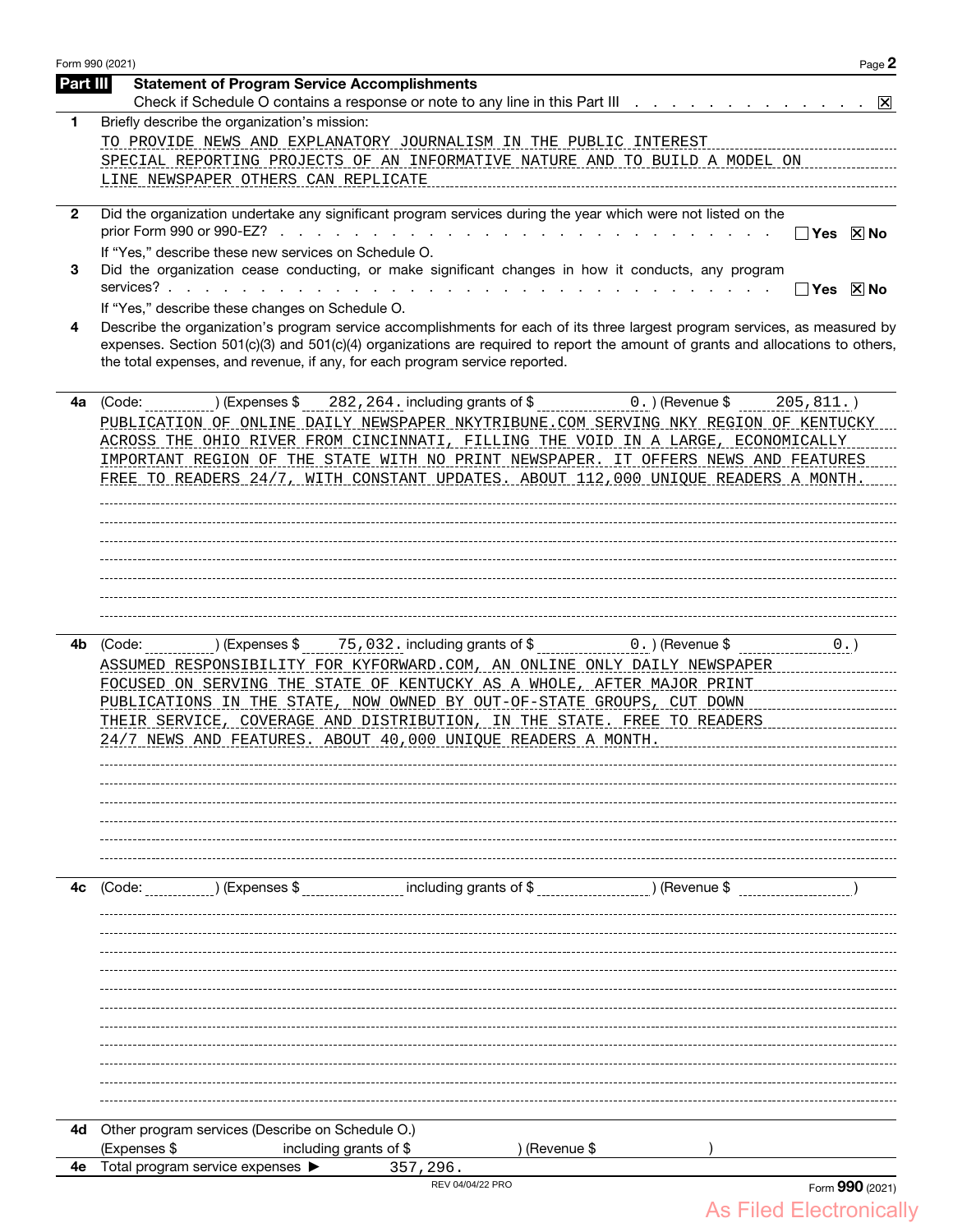|          | Form 990 (2021)                                                                                                                                                                                                                                                                                                                                   |                    |                   | Page 3                    |
|----------|---------------------------------------------------------------------------------------------------------------------------------------------------------------------------------------------------------------------------------------------------------------------------------------------------------------------------------------------------|--------------------|-------------------|---------------------------|
| Part IV  | <b>Checklist of Required Schedules</b>                                                                                                                                                                                                                                                                                                            |                    |                   |                           |
| 1        | Is the organization described in section $501(c)(3)$ or $4947(a)(1)$ (other than a private foundation)? If "Yes,"                                                                                                                                                                                                                                 |                    | Yes               | No.                       |
| 2<br>3   | Is the organization required to complete Schedule B, Schedule of Contributors? See instructions<br>Did the organization engage in direct or indirect political campaign activities on behalf of or in opposition to                                                                                                                               | 1.<br>$\mathbf{2}$ | ×<br>$\mathsf{x}$ |                           |
| 4        | candidates for public office? If "Yes," complete Schedule C, Part I.<br>Section 501(c)(3) organizations. Did the organization engage in lobbying activities, or have a section 501(h)                                                                                                                                                             | 3                  |                   | ×.                        |
|          | election in effect during the tax year? If "Yes," complete Schedule C, Part II                                                                                                                                                                                                                                                                    | 4                  |                   | ×.                        |
| 5        | Is the organization a section $501(c)(4)$ , $501(c)(5)$ , or $501(c)(6)$ organization that receives membership dues,<br>assessments, or similar amounts as defined in Rev. Proc. 98-19? If "Yes," complete Schedule C, Part III<br>$\mathbf{r}$                                                                                                   | 5                  |                   | $\boldsymbol{\mathsf{x}}$ |
| 6        | Did the organization maintain any donor advised funds or any similar funds or accounts for which donors<br>have the right to provide advice on the distribution or investment of amounts in such funds or accounts? If<br>"Yes," complete Schedule D, Part I<br>والمتواط والمتواط والمتواط والمتواط والمتواط والمتواط والمتواط والمتواط والمتواطئ | 6                  |                   | ×.                        |
| 7        | Did the organization receive or hold a conservation easement, including easements to preserve open space,<br>the environment, historic land areas, or historic structures? If "Yes," complete Schedule D, Part II<br>$\mathbf{r}$ $\mathbf{r}$ $\mathbf{r}$                                                                                       | $\overline{7}$     |                   | ×.                        |
| 8        | Did the organization maintain collections of works of art, historical treasures, or other similar assets? If "Yes,"<br>complete Schedule D, Part III                                                                                                                                                                                              | 8                  |                   | ×.                        |
| 9        | Did the organization report an amount in Part X, line 21, for escrow or custodial account liability, serve as a<br>custodian for amounts not listed in Part X; or provide credit counseling, debt management, credit repair, or<br>debt negotiation services? If "Yes," complete Schedule D, Part IV .<br>and the contract of the contract of the | 9                  |                   | ×.                        |
| 10       | Did the organization, directly or through a related organization, hold assets in donor-restricted endowments                                                                                                                                                                                                                                      | 10                 |                   | ×                         |
| 11       | If the organization's answer to any of the following questions is "Yes," then complete Schedule D, Parts VI,<br>VII, VIII, IX, or X, as applicable.                                                                                                                                                                                               |                    |                   |                           |
| а        | Did the organization report an amount for land, buildings, and equipment in Part X, line 10? If "Yes,"                                                                                                                                                                                                                                            | 11a                |                   | ×.                        |
| b        | Did the organization report an amount for investments—other securities in Part X, line 12, that is 5% or more<br>of its total assets reported in Part X, line 16? If "Yes," complete Schedule D, Part VII                                                                                                                                         | 11 <sub>b</sub>    |                   | ×                         |
| c        | Did the organization report an amount for investments - program related in Part X, line 13, that is 5% or more<br>of its total assets reported in Part X, line 16? If "Yes," complete Schedule D, Part VIII                                                                                                                                       | 11c                |                   | ×.                        |
| d        | Did the organization report an amount for other assets in Part X, line 15, that is 5% or more of its total assets<br>reported in Part X, line 16? If "Yes," complete Schedule D, Part IX                                                                                                                                                          | 11d                |                   | ×.                        |
| е<br>f   | Did the organization report an amount for other liabilities in Part X, line 25? If "Yes," complete Schedule D, Part X<br>Did the organization's separate or consolidated financial statements for the tax year include a footnote that addresses                                                                                                  | 11e                |                   | $\boldsymbol{\mathsf{x}}$ |
|          | the organization's liability for uncertain tax positions under FIN 48 (ASC 740)? If "Yes," complete Schedule D, Part X                                                                                                                                                                                                                            | 11f                |                   | ×.                        |
|          | 12a Did the organization obtain separate, independent audited financial statements for the tax year? If "Yes," complete                                                                                                                                                                                                                           | 12a                |                   | ×                         |
| b        | Was the organization included in consolidated, independent audited financial statements for the tax year? If<br>"Yes," and if the organization answered "No" to line 12a, then completing Schedule D, Parts XI and XII is optional                                                                                                                | 12 <sub>b</sub>    |                   | ×.                        |
| 13       | Is the organization a school described in section $170(b)(1)(A)(ii)?$ If "Yes," complete Schedule E<br>and the contract of                                                                                                                                                                                                                        | 13                 |                   | $\times$                  |
| 14a<br>b | Did the organization maintain an office, employees, or agents outside of the United States?<br>and a strong of the state of the<br>Did the organization have aggregate revenues or expenses of more than \$10,000 from grantmaking,                                                                                                               | 14a                |                   | $\times$                  |
|          | fundraising, business, investment, and program service activities outside the United States, or aggregate<br>foreign investments valued at \$100,000 or more? If "Yes," complete Schedule F, Parts I and IV.                                                                                                                                      | 14b                |                   | ×.                        |
| 15       | Did the organization report on Part IX, column (A), line 3, more than \$5,000 of grants or other assistance to or<br>for any foreign organization? If "Yes," complete Schedule F, Parts II and IV                                                                                                                                                 | 15                 |                   | ×.                        |
| 16       | Did the organization report on Part IX, column (A), line 3, more than \$5,000 of aggregate grants or other<br>assistance to or for foreign individuals? If "Yes," complete Schedule F, Parts III and IV.                                                                                                                                          | 16                 |                   | ×.                        |
| 17       | Did the organization report a total of more than \$15,000 of expenses for professional fundraising services on<br>Part IX, column (A), lines 6 and 11e? If "Yes," complete Schedule G, Part I. See instructions<br>and a state of                                                                                                                 | 17                 |                   | ×.                        |
| 18       | Did the organization report more than \$15,000 total of fundraising event gross income and contributions on<br>Part VIII, lines 1c and 8a? If "Yes," complete Schedule G, Part II                                                                                                                                                                 | 18                 |                   | ×.                        |
| 19       | Did the organization report more than \$15,000 of gross income from gaming activities on Part VIII, line 9a?<br>If "Yes," complete Schedule G, Part III                                                                                                                                                                                           | 19                 |                   | ×.                        |
| 20a      | Did the organization operate one or more hospital facilities? If "Yes," complete Schedule H                                                                                                                                                                                                                                                       | 20a                |                   | $\times$                  |
| b        | If "Yes" to line 20a, did the organization attach a copy of its audited financial statements to this return?                                                                                                                                                                                                                                      | 20 <sub>b</sub>    |                   |                           |
| 21       | Did the organization report more than \$5,000 of grants or other assistance to any domestic organization or<br>domestic government on Part IX, column (A), line 1? If "Yes," complete Schedule I, Parts I and II                                                                                                                                  | 21                 |                   | ×.                        |
|          | REV 04/04/22 PRO                                                                                                                                                                                                                                                                                                                                  |                    |                   | Form 990 (2021)           |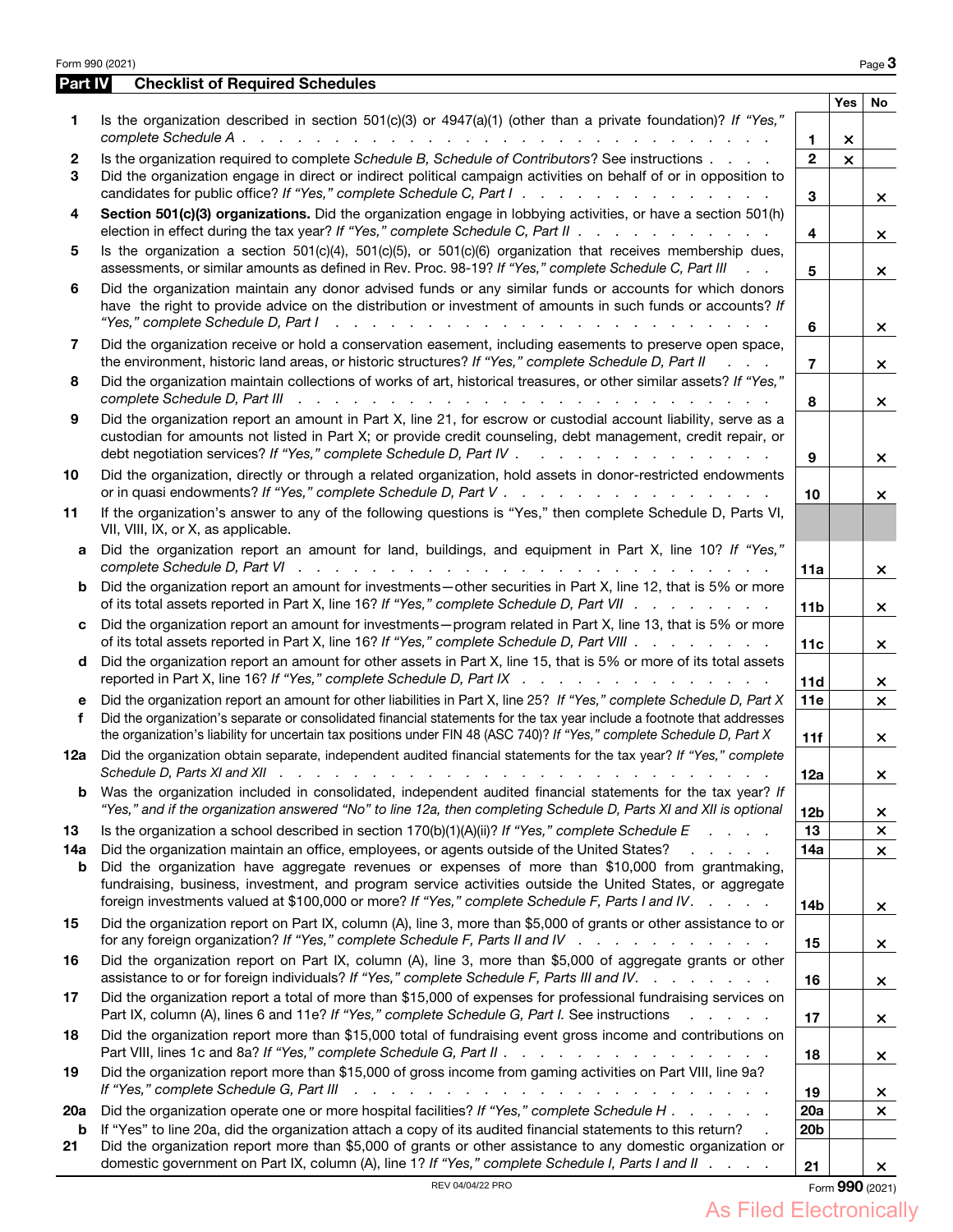|               | Form 990 (2021)                                                                                                                                                                                                                                                                                                                                                                                                       |                 |                | Page 4          |  |  |  |
|---------------|-----------------------------------------------------------------------------------------------------------------------------------------------------------------------------------------------------------------------------------------------------------------------------------------------------------------------------------------------------------------------------------------------------------------------|-----------------|----------------|-----------------|--|--|--|
| Part IV       | <b>Checklist of Required Schedules (continued)</b>                                                                                                                                                                                                                                                                                                                                                                    |                 |                |                 |  |  |  |
| 22            | Did the organization report more than \$5,000 of grants or other assistance to or for domestic individuals on                                                                                                                                                                                                                                                                                                         |                 | <b>Yes</b>     | No              |  |  |  |
| 23            | Part IX, column (A), line 2? If "Yes," complete Schedule I, Parts I and III<br>and the contract of the contract of the contract of the contract of the contract of the contract of the contract of the contract of the contract of the contract of the contract of the contract of the contract of the contra<br>Did the organization answer "Yes" to Part VII, Section A, line 3, 4, or 5, about compensation of the | 22              |                | $\times$        |  |  |  |
|               | organization's current and former officers, directors, trustees, key employees, and highest compensated<br>employees? If "Yes," complete Schedule J.<br>and the contract of the contract of the contract of the contract of the contract of the contract of the contract of the contract of the contract of the contract of the contract of the contract of the contract of the contra<br>23                          |                 |                |                 |  |  |  |
| 24a           | Did the organization have a tax-exempt bond issue with an outstanding principal amount of more than<br>\$100,000 as of the last day of the year, that was issued after December 31, 2002? If "Yes," answer lines 24b<br>through 24d and complete Schedule K. If "No," go to line 25a<br>.                                                                                                                             | 24a             |                | ×.              |  |  |  |
| b             | Did the organization invest any proceeds of tax-exempt bonds beyond a temporary period exception?                                                                                                                                                                                                                                                                                                                     | 24b             |                |                 |  |  |  |
| c             | Did the organization maintain an escrow account other than a refunding escrow at any time during the year<br>to defease any tax-exempt bonds?<br>a construction of the construction of the construction of the construction of the construction of the construction of the construction of the construction of the construction of the construction of the construction of the                                        | 24 <sub>c</sub> |                |                 |  |  |  |
| d             | Did the organization act as an "on behalf of" issuer for bonds outstanding at any time during the year?                                                                                                                                                                                                                                                                                                               | 24d             |                |                 |  |  |  |
|               | 25a Section 501(c)(3), 501(c)(4), and 501(c)(29) organizations. Did the organization engage in an excess benefit<br>transaction with a disqualified person during the year? If "Yes," complete Schedule L, Part I<br>$1 - 1 - 1 = 1 - 1$                                                                                                                                                                              | 25a             |                | ×.              |  |  |  |
| b             | Is the organization aware that it engaged in an excess benefit transaction with a disqualified person in a prior<br>year, and that the transaction has not been reported on any of the organization's prior Forms 990 or 990-EZ?                                                                                                                                                                                      | 25 <sub>b</sub> |                | ×.              |  |  |  |
| 26            | Did the organization report any amount on Part X, line 5 or 22, for receivables from or payables to any current                                                                                                                                                                                                                                                                                                       |                 |                |                 |  |  |  |
|               | or former officer, director, trustee, key employee, creator or founder, substantial contributor, or 35%<br>controlled entity or family member of any of these persons? If "Yes," complete Schedule L, Part II<br><b>Carl Corp.</b>                                                                                                                                                                                    | 26              |                | ×.              |  |  |  |
| 27            | Did the organization provide a grant or other assistance to any current or former officer, director, trustee, key                                                                                                                                                                                                                                                                                                     |                 |                |                 |  |  |  |
|               | employee, creator or founder, substantial contributor or employee thereof, a grant selection committee<br>member, or to a 35% controlled entity (including an employee thereof) or family member of any of these                                                                                                                                                                                                      | 27              |                | ×.              |  |  |  |
| 28            | Was the organization a party to a business transaction with one of the following parties (see the Schedule L,<br>Part IV, instructions for applicable filing thresholds, conditions, and exceptions):                                                                                                                                                                                                                 |                 |                |                 |  |  |  |
| а             | A current or former officer, director, trustee, key employee, creator or founder, or substantial contributor? If                                                                                                                                                                                                                                                                                                      | <b>28a</b>      |                | ×.              |  |  |  |
| b             | A family member of any individual described in line 28a? If "Yes," complete Schedule L, Part IV                                                                                                                                                                                                                                                                                                                       | 28 <sub>b</sub> |                | $\times$        |  |  |  |
| c             | A 35% controlled entity of one or more individuals and/or organizations described in line 28a or 28b? If                                                                                                                                                                                                                                                                                                              | 28c             |                | ×               |  |  |  |
| 29            | Did the organization receive more than \$25,000 in non-cash contributions? If "Yes," complete Schedule M                                                                                                                                                                                                                                                                                                              | 29              |                | $\times$        |  |  |  |
| 30            | Did the organization receive contributions of art, historical treasures, or other similar assets, or qualified                                                                                                                                                                                                                                                                                                        | 30              |                | ×               |  |  |  |
| 31            | Did the organization liquidate, terminate, or dissolve and cease operations? If "Yes," complete Schedule N, Part I                                                                                                                                                                                                                                                                                                    | 31              |                | $\times$        |  |  |  |
| 32            | Did the organization sell, exchange, dispose of, or transfer more than 25% of its net assets? If "Yes,"<br>complete Schedule N, Part II<br>an da                                                                                                                                                                                                                                                                      | 32              |                | ×.              |  |  |  |
| 33            | Did the organization own 100% of an entity disregarded as separate from the organization under Regulations<br>sections 301.7701-2 and 301.7701-3? If "Yes," complete Schedule R, Part I.                                                                                                                                                                                                                              | 33              |                | ×               |  |  |  |
| 34            | Was the organization related to any tax-exempt or taxable entity? If "Yes," complete Schedule R, Part II, III,<br>or IV, and Part V, line 1<br>المتحدث والمتحدث والمتحدث والمتحدث والمتحدث والمتحدث والمتحدث والمتحدث<br>$\sim$                                                                                                                                                                                       | 34              |                | ×               |  |  |  |
| <b>35a</b>    | Did the organization have a controlled entity within the meaning of section 512(b)(13)?                                                                                                                                                                                                                                                                                                                               | 35a             |                | $\times$        |  |  |  |
| b             | If "Yes" to line 35a, did the organization receive any payment from or engage in any transaction with a<br>controlled entity within the meaning of section 512(b)(13)? If "Yes," complete Schedule R, Part V, line 2. .                                                                                                                                                                                               | 35b             |                |                 |  |  |  |
| 36            | Section 501(c)(3) organizations. Did the organization make any transfers to an exempt non-charitable<br>related organization? If "Yes," complete Schedule R, Part V, line 2                                                                                                                                                                                                                                           | 36              |                | ×.              |  |  |  |
| 37            | Did the organization conduct more than 5% of its activities through an entity that is not a related organization<br>and that is treated as a partnership for federal income tax purposes? If "Yes," complete Schedule R, Part VI                                                                                                                                                                                      | 37              |                | ×.              |  |  |  |
| 38            | Did the organization complete Schedule O and provide explanations on Schedule O for Part VI, lines 11b and<br>19? Note: All Form 990 filers are required to complete Schedule O                                                                                                                                                                                                                                       | 38              | $\pmb{\times}$ |                 |  |  |  |
| <b>Part V</b> | <b>Statements Regarding Other IRS Filings and Tax Compliance</b>                                                                                                                                                                                                                                                                                                                                                      |                 |                |                 |  |  |  |
|               | Check if Schedule O contains a response or note to any line in this Part V<br>$\mathbf{r} = \mathbf{r} + \mathbf{r}$                                                                                                                                                                                                                                                                                                  |                 |                |                 |  |  |  |
|               |                                                                                                                                                                                                                                                                                                                                                                                                                       |                 | <b>Yes</b>     | No              |  |  |  |
| 1a            | 1a<br>Enter the number reported in box 3 of Form 1096. Enter -0- if not applicable<br>11<br>1 <sub>b</sub>                                                                                                                                                                                                                                                                                                            |                 |                |                 |  |  |  |
| b<br>c        | Enter the number of Forms W-2G included on line 1a. Enter -0- if not applicable<br>$\Omega$<br>Did the organization comply with backup withholding rules for reportable payments to vendors and                                                                                                                                                                                                                       |                 |                |                 |  |  |  |
|               |                                                                                                                                                                                                                                                                                                                                                                                                                       | 1c              | ×              |                 |  |  |  |
|               | REV 04/04/22 PRO                                                                                                                                                                                                                                                                                                                                                                                                      |                 |                | Form 990 (2021) |  |  |  |
|               |                                                                                                                                                                                                                                                                                                                                                                                                                       |                 |                |                 |  |  |  |

As Filed Electronically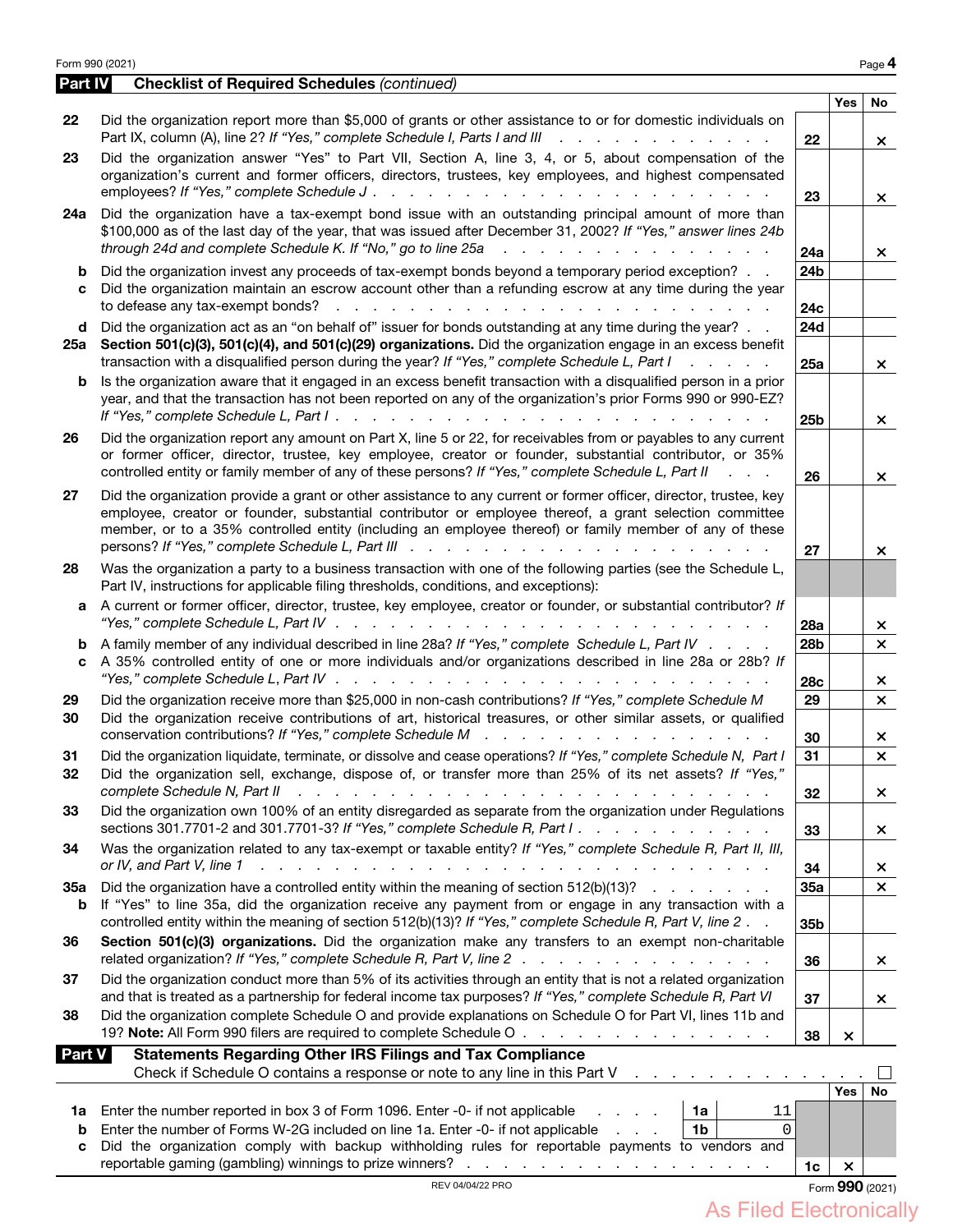|        | Form 990 (2021)                                                                                                                                                                                            |                |                | Page 5    |
|--------|------------------------------------------------------------------------------------------------------------------------------------------------------------------------------------------------------------|----------------|----------------|-----------|
| Part V | <b>Statements Regarding Other IRS Filings and Tax Compliance (continued)</b>                                                                                                                               |                | Yes            | <b>No</b> |
| 2a     | Enter the number of employees reported on Form W-3, Transmittal of Wage and Tax<br>Statements, filed for the calendar year ending with or within the year covered by this return<br>4<br>2a                |                |                |           |
| b      | If at least one is reported on line 2a, did the organization file all required federal employment tax returns? .                                                                                           | 2b             | $\pmb{\times}$ |           |
|        | Note: If the sum of lines 1a and 2a is greater than 250, you may be required to e-file. See instructions.                                                                                                  |                |                |           |
| За     | Did the organization have unrelated business gross income of \$1,000 or more during the year?                                                                                                              | За             |                | ×         |
| b      | If "Yes," has it filed a Form 990-T for this year? If "No" to line 3b, provide an explanation on Schedule O                                                                                                | 3b             |                |           |
| 4а     | At any time during the calendar year, did the organization have an interest in, or a signature or other authority over,                                                                                    |                |                |           |
|        | a financial account in a foreign country (such as a bank account, securities account, or other financial account)?                                                                                         | 4a             |                | ×         |
| b      | If "Yes," enter the name of the foreign country ▶                                                                                                                                                          |                |                |           |
|        | See instructions for filing requirements for FinCEN Form 114, Report of Foreign Bank and Financial Accounts (FBAR).                                                                                        |                |                |           |
| 5a     | Was the organization a party to a prohibited tax shelter transaction at any time during the tax year?                                                                                                      | 5a             |                | ×         |
| b      | Did any taxable party notify the organization that it was or is a party to a prohibited tax shelter transaction?                                                                                           | 5b             |                | $\times$  |
| c      |                                                                                                                                                                                                            | 5c             |                |           |
| 6a     | Does the organization have annual gross receipts that are normally greater than \$100,000, and did the<br>organization solicit any contributions that were not tax deductible as charitable contributions? | 6a             |                | ×         |
| b      | If "Yes," did the organization include with every solicitation an express statement that such contributions or                                                                                             | 6 <sub>b</sub> |                |           |
| 7      | Organizations that may receive deductible contributions under section 170(c).                                                                                                                              |                |                |           |
| a      | Did the organization receive a payment in excess of \$75 made partly as a contribution and partly for goods                                                                                                |                |                |           |
|        |                                                                                                                                                                                                            | 7a             |                | ×         |
| b      | If "Yes," did the organization notify the donor of the value of the goods or services provided?                                                                                                            | 7b             |                |           |
| c      | Did the organization sell, exchange, or otherwise dispose of tangible personal property for which it was                                                                                                   |                |                |           |
|        |                                                                                                                                                                                                            | 7c             |                | ×.        |
| d      | 7d<br>If "Yes," indicate the number of Forms 8282 filed during the year                                                                                                                                    |                |                |           |
| е      | Did the organization receive any funds, directly or indirectly, to pay premiums on a personal benefit contract?                                                                                            | 7е             |                | ×         |
| f      | Did the organization, during the year, pay premiums, directly or indirectly, on a personal benefit contract? .                                                                                             | 7f             |                | ×         |
| g      | If the organization received a contribution of qualified intellectual property, did the organization file Form 8899 as required?                                                                           | 7g             |                | ×         |
| h      | If the organization received a contribution of cars, boats, airplanes, or other vehicles, did the organization file a Form 1098-C?                                                                         | 7h             |                | $\times$  |
| 8      | Sponsoring organizations maintaining donor advised funds. Did a donor advised fund maintained by the<br>sponsoring organization have excess business holdings at any time during the year?                 | 8              |                |           |
| 9      | Sponsoring organizations maintaining donor advised funds.                                                                                                                                                  |                |                |           |
| а      | Did the sponsoring organization make any taxable distributions under section 4966?                                                                                                                         | 9a             |                |           |
| b      | Did the sponsoring organization make a distribution to a donor, donor advisor, or related person?                                                                                                          | 9b             |                |           |
| 10     | Section 501(c)(7) organizations. Enter:                                                                                                                                                                    |                |                |           |
| а      | Initiation fees and capital contributions included on Part VIII, line 12<br>10a                                                                                                                            |                |                |           |
|        | 10 <sub>b</sub><br>Gross receipts, included on Form 990, Part VIII, line 12, for public use of club facilities                                                                                             |                |                |           |
| 11     | Section 501(c)(12) organizations. Enter:                                                                                                                                                                   |                |                |           |
| a      | Gross income from members or shareholders.<br>11a<br>and a state of the state of the state of                                                                                                              |                |                |           |
| b      | Gross income from other sources. (Do not net amounts due or paid to other sources                                                                                                                          |                |                |           |
|        | 11 <sub>b</sub>                                                                                                                                                                                            |                |                |           |
| 12a    | Section 4947(a)(1) non-exempt charitable trusts. Is the organization filing Form 990 in lieu of Form 1041?                                                                                                 | 12a            |                |           |
| b      | 12 <sub>b</sub><br>If "Yes," enter the amount of tax-exempt interest received or accrued during the year                                                                                                   |                |                |           |
| 13     | Section 501(c)(29) qualified nonprofit health insurance issuers.                                                                                                                                           |                |                |           |
| а      | Is the organization licensed to issue qualified health plans in more than one state?<br>Note: See the instructions for additional information the organization must report on Schedule O.                  | 13a            |                |           |
| b      | Enter the amount of reserves the organization is required to maintain by the states in which                                                                                                               |                |                |           |
|        | the organization is licensed to issue qualified health plans<br>the contract of the contract of the<br>13 <sub>b</sub>                                                                                     |                |                |           |
| С      | 13 <sub>c</sub><br>Enter the amount of reserves on hand<br>and a state of the state of the                                                                                                                 |                |                |           |
| 14a    | Did the organization receive any payments for indoor tanning services during the tax year?                                                                                                                 | 14a            |                | ×         |
| b      | If "Yes," has it filed a Form 720 to report these payments? If "No," provide an explanation on Schedule O.                                                                                                 | 14b            |                |           |
| 15     | Is the organization subject to the section 4960 tax on payment(s) of more than \$1,000,000 in remuneration or                                                                                              |                |                |           |
|        | excess parachute payment(s) during the year?<br>design and a state of the control of                                                                                                                       | 15             |                |           |
|        | If "Yes," see the instructions and file Form 4720, Schedule N.                                                                                                                                             |                |                |           |
| 16     | Is the organization an educational institution subject to the section 4968 excise tax on net investment income?                                                                                            | 16             |                |           |
|        | If "Yes," complete Form 4720, Schedule O.                                                                                                                                                                  |                |                |           |
| 17     | Section 501(c)(21) organizations. Did the trust, any disqualified person, or mine operator engage in any                                                                                                   |                |                |           |
|        | activities that would result in the imposition of an excise tax under section 4951, 4952 or 4953?                                                                                                          | 17             |                |           |
|        | If "Yes," complete Form 6069.                                                                                                                                                                              |                |                |           |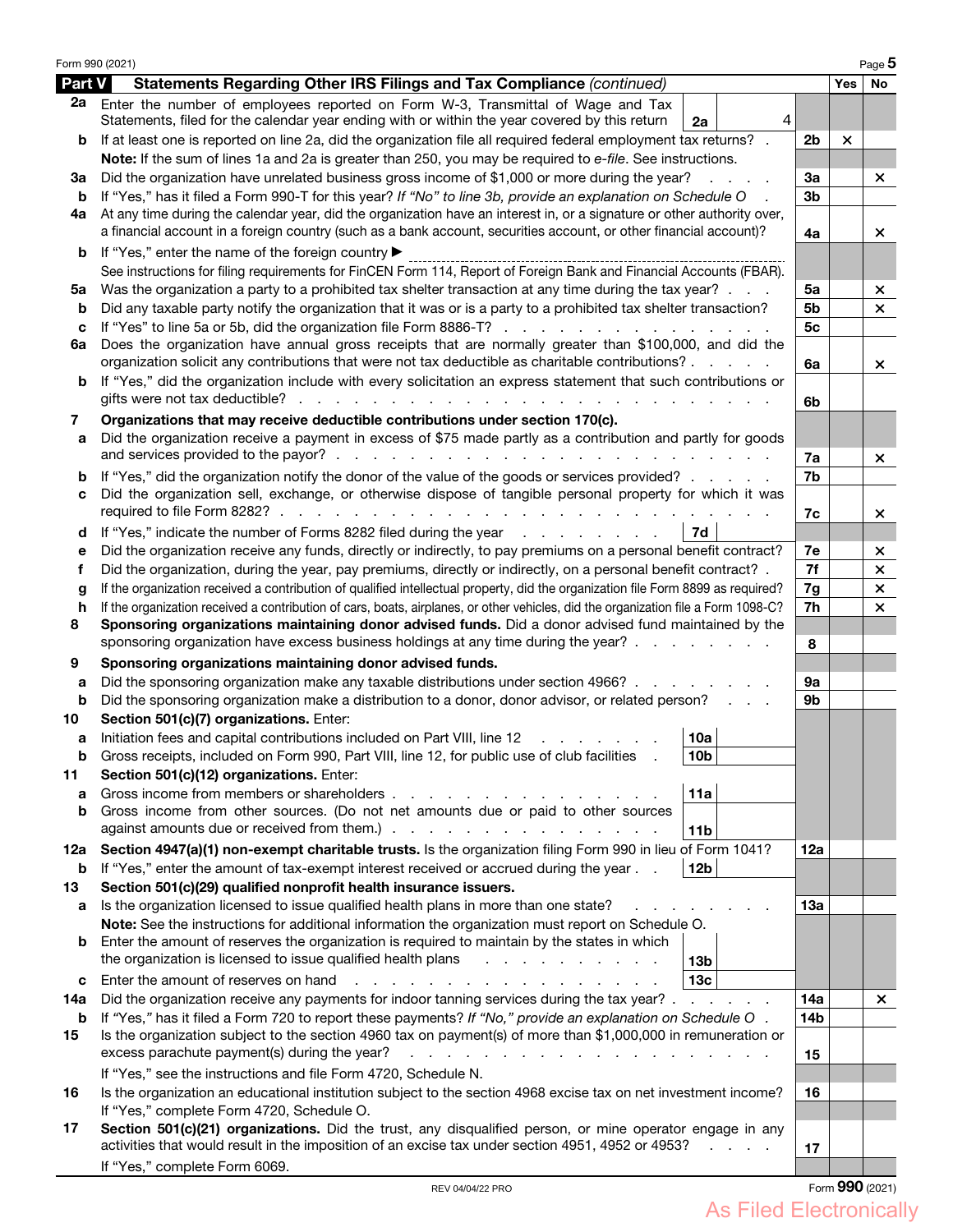|                | Form 990 (2021)                                                                                                                                                                                                                                                                                                                                                                                                            |                 |                           | Page $6$ |
|----------------|----------------------------------------------------------------------------------------------------------------------------------------------------------------------------------------------------------------------------------------------------------------------------------------------------------------------------------------------------------------------------------------------------------------------------|-----------------|---------------------------|----------|
| <b>Part VI</b> | Governance, Management, and Disclosure. For each "Yes" response to lines 2 through 7b below, and for a "No"<br>response to line 8a, 8b, or 10b below, describe the circumstances, processes, or changes on Schedule O. See instructions.                                                                                                                                                                                   |                 |                           |          |
|                | Check if Schedule O contains a response or note to any line in this Part VI X                                                                                                                                                                                                                                                                                                                                              |                 |                           |          |
|                | <b>Section A. Governing Body and Management</b>                                                                                                                                                                                                                                                                                                                                                                            |                 |                           |          |
|                |                                                                                                                                                                                                                                                                                                                                                                                                                            |                 | Yes                       | No       |
| 1a             | Enter the number of voting members of the governing body at the end of the tax year.<br>1a<br>4<br>If there are material differences in voting rights among members of the governing body, or<br>if the governing body delegated broad authority to an executive committee or similar<br>committee, explain on Schedule O.                                                                                                 |                 |                           |          |
| b<br>2         | Enter the number of voting members included on line 1a, above, who are independent<br>1b<br>Did any officer, director, trustee, or key employee have a family relationship or a business relationship with<br>any other officer, director, trustee, or key employee?<br>and the contract of the contract of the contract of                                                                                                | $\mathbf{2}$    | $\times$                  |          |
| 3              | Did the organization delegate control over management duties customarily performed by or under the direct<br>supervision of officers, directors, trustees, or key employees to a management company or other person?.                                                                                                                                                                                                      | 3               |                           | ×.       |
| 4              | Did the organization make any significant changes to its governing documents since the prior Form 990 was filed?                                                                                                                                                                                                                                                                                                           | 4               |                           | $\times$ |
| 5              | Did the organization become aware during the year of a significant diversion of the organization's assets? .                                                                                                                                                                                                                                                                                                               | 5               |                           | $\times$ |
| 6              |                                                                                                                                                                                                                                                                                                                                                                                                                            | 6               |                           | $\times$ |
| 7a             | Did the organization have members, stockholders, or other persons who had the power to elect or appoint<br>one or more members of the governing body?<br>والمتعاون والمتعاون والمتعاون والمتعاون والمتعاون والمتعاون والمتعاون                                                                                                                                                                                             |                 |                           |          |
| b              | Are any governance decisions of the organization reserved to (or subject to approval by) members,                                                                                                                                                                                                                                                                                                                          | 7a              |                           | ×        |
| 8              | Did the organization contemporaneously document the meetings held or written actions undertaken during<br>the year by the following:                                                                                                                                                                                                                                                                                       | 7b              |                           | ×        |
| а              | The governing body?                                                                                                                                                                                                                                                                                                                                                                                                        | 8a              | ×                         |          |
| b              |                                                                                                                                                                                                                                                                                                                                                                                                                            | 8b              | $\boldsymbol{\mathsf{x}}$ |          |
| 9              | Is there any officer, director, trustee, or key employee listed in Part VII, Section A, who cannot be reached at<br>the organization's mailing address? If "Yes," provide the names and addresses on Schedule O                                                                                                                                                                                                            | 9               |                           | ×        |
|                | Section B. Policies (This Section B requests information about policies not required by the Internal Revenue Code.)                                                                                                                                                                                                                                                                                                        |                 |                           |          |
|                |                                                                                                                                                                                                                                                                                                                                                                                                                            |                 | Yes                       | No.      |
| 10a            | Did the organization have local chapters, branches, or affiliates?<br>and a strain and a strain                                                                                                                                                                                                                                                                                                                            | 10a             |                           | $\times$ |
| b              | If "Yes," did the organization have written policies and procedures governing the activities of such chapters,<br>affiliates, and branches to ensure their operations are consistent with the organization's exempt purposes?                                                                                                                                                                                              | 10 <sub>b</sub> |                           |          |
| 11a            | Has the organization provided a complete copy of this Form 990 to all members of its governing body before filing the form?                                                                                                                                                                                                                                                                                                | 11a             | $\times$                  |          |
| b              | Describe on Schedule O the process, if any, used by the organization to review this Form 990.                                                                                                                                                                                                                                                                                                                              |                 |                           |          |
| 12a            | Did the organization have a written conflict of interest policy? If "No," go to line 13<br>an an an a                                                                                                                                                                                                                                                                                                                      | 12a             | ×                         |          |
| b              | Were officers, directors, or trustees, and key employees required to disclose annually interests that could give rise to conflicts?                                                                                                                                                                                                                                                                                        | 12 <sub>b</sub> | $\times$                  |          |
|                | Did the organization regularly and consistently monitor and enforce compliance with the policy? If "Yes,"<br>describe on Schedule O how this was done.<br>$\mathcal{L}$ . The state of the state of the state of the state of the state of the state of the state of the state of the state of the state of the state of the state of the state of the state of the state of the state of th<br>$\sim$<br>$\sim$<br>$\sim$ |                 |                           |          |
|                |                                                                                                                                                                                                                                                                                                                                                                                                                            | 12c<br>13       | ×<br>$\pmb{\times}$       |          |
| 13<br>14       | Did the organization have a written document retention and destruction policy?<br>the contract of the contract of the                                                                                                                                                                                                                                                                                                      | 14              | $\boldsymbol{\mathsf{x}}$ |          |
| 15             | Did the process for determining compensation of the following persons include a review and approval by                                                                                                                                                                                                                                                                                                                     |                 |                           |          |
|                | independent persons, comparability data, and contemporaneous substantiation of the deliberation and decision?                                                                                                                                                                                                                                                                                                              |                 |                           |          |
| а              | The organization's CEO, Executive Director, or top management official enterstance of the organization's CEO, Executive Director, or top management official                                                                                                                                                                                                                                                               | 15a             | ×                         |          |
| b              |                                                                                                                                                                                                                                                                                                                                                                                                                            | 15 <sub>b</sub> | $\boldsymbol{\mathsf{x}}$ |          |
|                | If "Yes" to line 15a or 15b, describe the process on Schedule O. See instructions.                                                                                                                                                                                                                                                                                                                                         |                 |                           |          |
| 16а            | Did the organization invest in, contribute assets to, or participate in a joint venture or similar arrangement<br><b>Contract Contract</b>                                                                                                                                                                                                                                                                                 | 16a             |                           | ×        |
| b              | If "Yes," did the organization follow a written policy or procedure requiring the organization to evaluate its                                                                                                                                                                                                                                                                                                             |                 |                           |          |
|                | participation in joint venture arrangements under applicable federal tax law, and take steps to safeguard the<br>organization's exempt status with respect to such arrangements?                                                                                                                                                                                                                                           |                 |                           |          |
|                |                                                                                                                                                                                                                                                                                                                                                                                                                            | 16b             |                           |          |
|                | <b>Section C. Disclosure</b>                                                                                                                                                                                                                                                                                                                                                                                               |                 |                           |          |
| 17<br>18       | List the states with which a copy of this Form 990 is required to be filed $\blacktriangleright$ KY<br>Section 6104 requires an organization to make its Forms 1023 (1024 or 1024-A, if applicable), 990, and 990-T (section 501(c)                                                                                                                                                                                        |                 |                           |          |
|                | (3) sonly) available for public inspection. Indicate how you made these available. Check all that apply.                                                                                                                                                                                                                                                                                                                   |                 |                           |          |
|                | $\Box$ Another's website<br>$\Box$ Upon request<br>Other (explain on Schedule O)<br>$ X $ Own website<br>$\perp$                                                                                                                                                                                                                                                                                                           |                 |                           |          |

- **19** Describe on Schedule O whether (and if so, how) the organization made its governing documents, conflict of interest policy, and financial statements available to the public during the tax year.
- 20 State the name, address, and telephone number of the person who possesses the organization's books and records JUDITH G. CLABES, 644 BRADDOCK CT., EDGEWOOD, KY 41017 (513)324-4178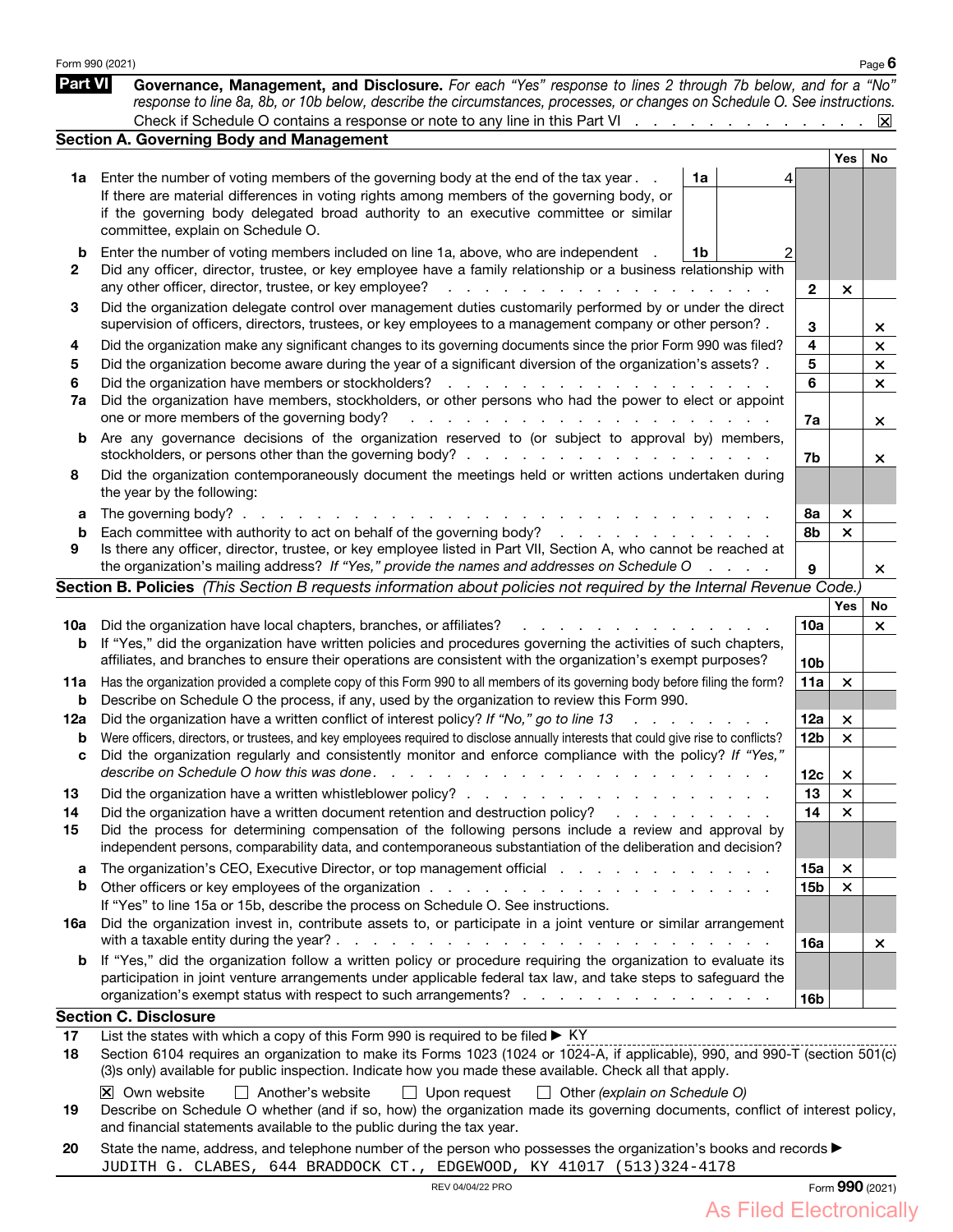## **Part VII Compensation of Officers, Directors, Trustees, Key Employees, Highest Compensated Employees, and Independent Contractors**

Check if Schedule O contains a response or note to any line in this Part VII . . .  $\Box$ 

**Section A. Officers, Directors, Trustees, Key Employees, and Highest Compensated Employees**

**1a** Complete this table for all persons required to be listed. Report compensation for the calendar year ending with or within the organization's tax year.

• List all of the organization's **current** officers, directors, trustees (whether individuals or organizations), regardless of amount of compensation. Enter -0- in columns (D), (E), and (F) if no compensation was paid.

• List all of the organization's **current** key employees, if any. See the instructions for definition of "key employee."

• List the organization's five **current** highest compensated employees (other than an officer, director, trustee, or key employee) who received reportable compensation (box 5 of Form W-2, Form 1099-MISC, and/or box 1 of Form 1099-NEC) of more than \$100,000 from the organization and any related organizations.

• List all of the organization's **former** officers, key employees, and highest compensated employees who received more than \$100,000 of reportable compensation from the organization and any related organizations.

• List all of the organization's **former directors or trustees** that received, in the capacity as a former director or trustee of the organization, more than \$10,000 of reportable compensation from the organization and any related organizations.

See the instructions for the order in which to list the persons above.

 $\Box$  Check this box if neither the organization nor any related organization compensated any current officer, director, or trustee.

|                                      |                        |                                                              |                       | (C)      |              |                                 |        |                                  |                                   |                              |
|--------------------------------------|------------------------|--------------------------------------------------------------|-----------------------|----------|--------------|---------------------------------|--------|----------------------------------|-----------------------------------|------------------------------|
| (A)                                  | (B)                    |                                                              |                       | Position |              |                                 |        | (D)                              | (E)                               | (F)                          |
| Name and title                       | Average<br>hours       | (do not check more than one<br>box, unless person is both an |                       |          |              |                                 |        | Reportable<br>compensation       | Reportable<br>compensation        | Estimated amount<br>of other |
|                                      | per week               |                                                              |                       |          |              | officer and a director/trustee) |        | from the                         | from related                      | compensation                 |
|                                      | (list any<br>hours for |                                                              |                       | Officer  |              |                                 | Former | organization (W-2/<br>1099-MISC/ | organizations (W-2/<br>1099-MISC/ | from the<br>organization and |
|                                      | related                |                                                              |                       |          |              |                                 |        | 1099-NEC)                        | 1099-NEC)                         | related organizations        |
|                                      | organizations<br>below |                                                              |                       |          | Key employee |                                 |        |                                  |                                   |                              |
|                                      | dotted line)           | Individual trustee<br>or director                            | Institutional trustee |          |              | Highest compensated<br>employee |        |                                  |                                   |                              |
|                                      |                        |                                                              |                       |          |              |                                 |        |                                  |                                   |                              |
| (1) JUDITH CLABES                    | 60.00                  |                                                              |                       |          |              |                                 |        |                                  |                                   |                              |
| TRUSTEE/EDITOR                       |                        | ×                                                            |                       |          |              |                                 |        | 85,700.                          | 0.                                | $0$ .                        |
| (2) JAN WILLIAM HILLARD, PhD         | 3.00                   |                                                              |                       |          |              |                                 |        |                                  |                                   |                              |
| BOARD CHAIR                          |                        | $\boldsymbol{\mathsf{x}}$                                    |                       | $\times$ |              |                                 |        | $\mathbf 0$ .                    | $0$ .                             | $\mathbf 0$ .                |
| (3) JACOB CLABES                     | 40.00                  |                                                              |                       |          | $\times$     | $\times$                        |        |                                  |                                   |                              |
| V.P. TECHNOLOGY                      |                        |                                                              |                       |          |              |                                 |        | 88,875.                          | $0$ .                             | $0$ .                        |
| (4) KATHIE GRISHAM FRANKE<br>TRUSTEE | 1.00                   | $\times$                                                     |                       |          |              |                                 |        | $\boldsymbol{0}$ .               | $0$ .                             | $0$ .                        |
| (5)                                  |                        |                                                              |                       |          |              |                                 |        |                                  |                                   |                              |
|                                      |                        |                                                              |                       |          |              |                                 |        |                                  |                                   |                              |
| (6)                                  |                        |                                                              |                       |          |              |                                 |        |                                  |                                   |                              |
|                                      |                        |                                                              |                       |          |              |                                 |        |                                  |                                   |                              |
| (7)                                  |                        |                                                              |                       |          |              |                                 |        |                                  |                                   |                              |
|                                      |                        |                                                              |                       |          |              |                                 |        |                                  |                                   |                              |
| (8)                                  |                        |                                                              |                       |          |              |                                 |        |                                  |                                   |                              |
| (9)                                  |                        |                                                              |                       |          |              |                                 |        |                                  |                                   |                              |
|                                      |                        |                                                              |                       |          |              |                                 |        |                                  |                                   |                              |
| (10)                                 |                        |                                                              |                       |          |              |                                 |        |                                  |                                   |                              |
|                                      |                        |                                                              |                       |          |              |                                 |        |                                  |                                   |                              |
| (11)                                 |                        |                                                              |                       |          |              |                                 |        |                                  |                                   |                              |
|                                      |                        |                                                              |                       |          |              |                                 |        |                                  |                                   |                              |
| (12)                                 |                        |                                                              |                       |          |              |                                 |        |                                  |                                   |                              |
|                                      |                        |                                                              |                       |          |              |                                 |        |                                  |                                   |                              |
| (13)                                 |                        |                                                              |                       |          |              |                                 |        |                                  |                                   |                              |
| (14)                                 |                        |                                                              |                       |          |              |                                 |        |                                  |                                   |                              |
|                                      |                        |                                                              |                       |          |              |                                 |        |                                  |                                   |                              |
|                                      |                        |                                                              |                       |          |              |                                 |        |                                  |                                   |                              |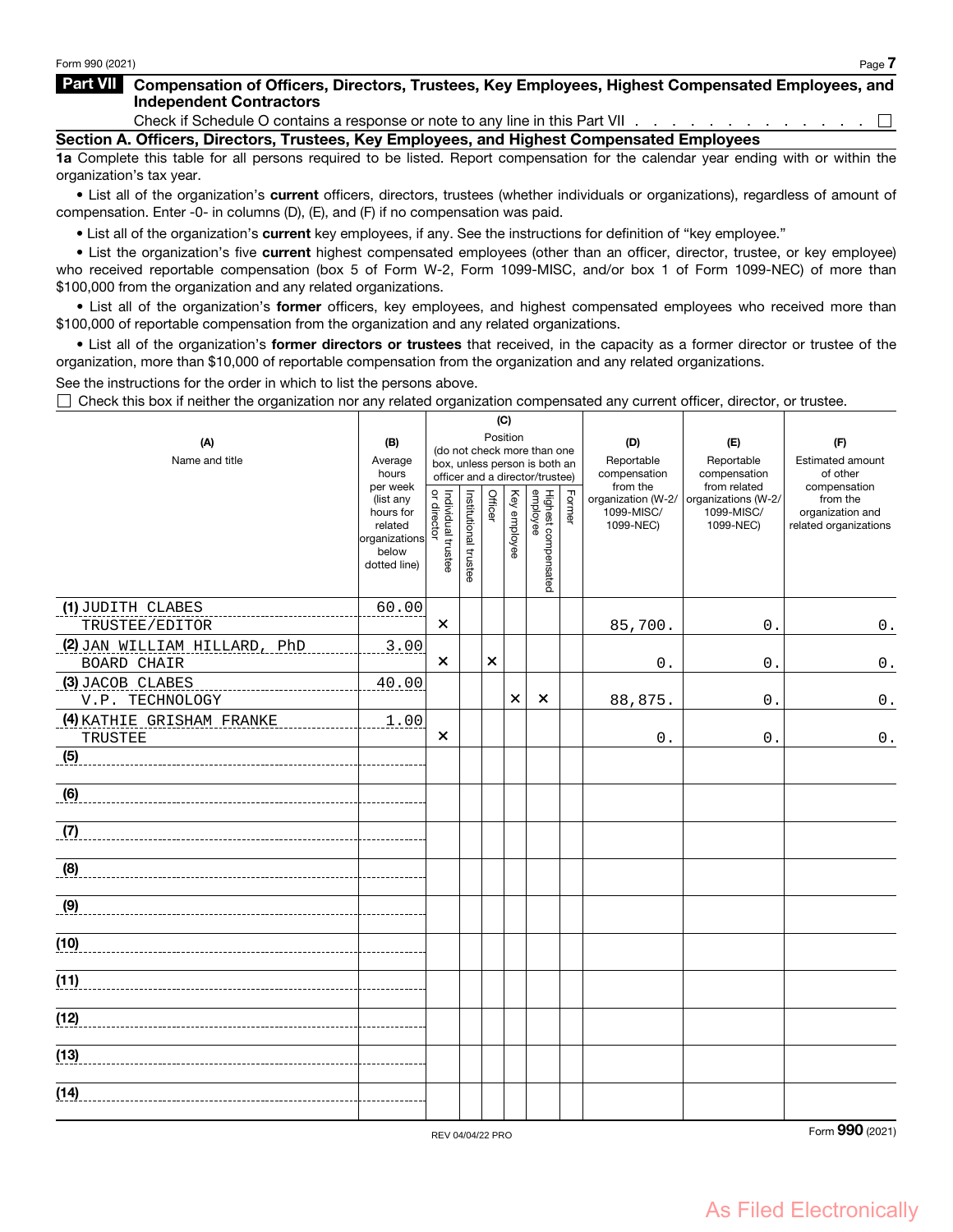|                   | Part VII Section A. Officers, Directors, Trustees, Key Employees, and Highest Compensated Employees (continued)                                                                                                                                        |                                                                                                                    |                                   |                          |         |                                 |                                                                                                                                    |        |                                                                                                |                                                                                                     |            |                       |                                                                                     |       |
|-------------------|--------------------------------------------------------------------------------------------------------------------------------------------------------------------------------------------------------------------------------------------------------|--------------------------------------------------------------------------------------------------------------------|-----------------------------------|--------------------------|---------|---------------------------------|------------------------------------------------------------------------------------------------------------------------------------|--------|------------------------------------------------------------------------------------------------|-----------------------------------------------------------------------------------------------------|------------|-----------------------|-------------------------------------------------------------------------------------|-------|
|                   | (A)<br>Name and title                                                                                                                                                                                                                                  | (B)<br>Average<br>hours<br>per week<br>(list any<br>hours for<br>related<br>organizations<br>below<br>dotted line) | or director<br>Individual trustee | Institutional<br>trustee | Officer | (C)<br>Position<br>Key employee | (do not check more than one<br>box, unless person is both an<br>officer and a director/trustee)<br>Highest compensated<br>employee | Former | (D)<br>Reportable<br>compensation<br>from the<br>organization (W-2/<br>1099-MISC/<br>1099-NEC) | (E)<br>Reportable<br>compensation<br>from related<br>organizations (W-2/<br>1099-MISC/<br>1099-NEC) |            | related organizations | (F)<br>Estimated amount<br>of other<br>compensation<br>from the<br>organization and |       |
| (15)              |                                                                                                                                                                                                                                                        |                                                                                                                    |                                   |                          |         |                                 |                                                                                                                                    |        |                                                                                                |                                                                                                     |            |                       |                                                                                     |       |
| (16)              |                                                                                                                                                                                                                                                        |                                                                                                                    |                                   |                          |         |                                 |                                                                                                                                    |        |                                                                                                |                                                                                                     |            |                       |                                                                                     |       |
| (17)              |                                                                                                                                                                                                                                                        |                                                                                                                    |                                   |                          |         |                                 |                                                                                                                                    |        |                                                                                                |                                                                                                     |            |                       |                                                                                     |       |
| (18)              |                                                                                                                                                                                                                                                        |                                                                                                                    |                                   |                          |         |                                 |                                                                                                                                    |        |                                                                                                |                                                                                                     |            |                       |                                                                                     |       |
| (19)              |                                                                                                                                                                                                                                                        |                                                                                                                    |                                   |                          |         |                                 |                                                                                                                                    |        |                                                                                                |                                                                                                     |            |                       |                                                                                     |       |
| (20)              |                                                                                                                                                                                                                                                        |                                                                                                                    |                                   |                          |         |                                 |                                                                                                                                    |        |                                                                                                |                                                                                                     |            |                       |                                                                                     |       |
| (21)              |                                                                                                                                                                                                                                                        |                                                                                                                    |                                   |                          |         |                                 |                                                                                                                                    |        |                                                                                                |                                                                                                     |            |                       |                                                                                     |       |
| (22)              |                                                                                                                                                                                                                                                        |                                                                                                                    |                                   |                          |         |                                 |                                                                                                                                    |        |                                                                                                |                                                                                                     |            |                       |                                                                                     |       |
|                   |                                                                                                                                                                                                                                                        |                                                                                                                    |                                   |                          |         |                                 |                                                                                                                                    |        |                                                                                                |                                                                                                     |            |                       |                                                                                     |       |
| (23)              |                                                                                                                                                                                                                                                        |                                                                                                                    |                                   |                          |         |                                 |                                                                                                                                    |        |                                                                                                |                                                                                                     |            |                       |                                                                                     |       |
| (24)              |                                                                                                                                                                                                                                                        |                                                                                                                    |                                   |                          |         |                                 |                                                                                                                                    |        |                                                                                                |                                                                                                     |            |                       |                                                                                     |       |
| (25)              |                                                                                                                                                                                                                                                        |                                                                                                                    |                                   |                          |         |                                 |                                                                                                                                    |        |                                                                                                |                                                                                                     |            |                       |                                                                                     |       |
| 1b.<br>C          | Subtotal<br>Total from continuation sheets to Part VII, Section A                                                                                                                                                                                      |                                                                                                                    |                                   |                          |         |                                 |                                                                                                                                    |        | 174,575.                                                                                       |                                                                                                     | 0.         |                       |                                                                                     | $0$ . |
| d<br>$\mathbf{2}$ | Total (add lines 1b and 1c)<br>Total number of individuals (including but not limited to those listed above) who received more than \$100,000 of                                                                                                       |                                                                                                                    |                                   |                          |         |                                 |                                                                                                                                    |        | 174,575.                                                                                       |                                                                                                     | $\Omega$ . |                       |                                                                                     | $0$ . |
|                   | reportable compensation from the organization ▶                                                                                                                                                                                                        |                                                                                                                    |                                   |                          |         |                                 |                                                                                                                                    |        |                                                                                                |                                                                                                     |            |                       | <b>Yes</b>                                                                          | No    |
| 3                 | Did the organization list any former officer, director, trustee, key employee, or highest compensated<br>employee on line 1a? If "Yes," complete Schedule J for such individual                                                                        |                                                                                                                    |                                   |                          |         |                                 |                                                                                                                                    |        |                                                                                                |                                                                                                     |            | 3                     |                                                                                     | ×     |
| 4                 | For any individual listed on line 1a, is the sum of reportable compensation and other compensation from the<br>organization and related organizations greater than \$150,000? If "Yes," complete Schedule J for such<br>individual.                    |                                                                                                                    |                                   |                          |         |                                 |                                                                                                                                    |        |                                                                                                |                                                                                                     |            | 4                     |                                                                                     | ×     |
| 5                 | Did any person listed on line 1a receive or accrue compensation from any unrelated organization or individual<br>for services rendered to the organization? If "Yes," complete Schedule J for such person                                              |                                                                                                                    |                                   |                          |         |                                 |                                                                                                                                    |        |                                                                                                | and a series of                                                                                     |            | 5                     |                                                                                     | ×     |
|                   | <b>Section B. Independent Contractors</b>                                                                                                                                                                                                              |                                                                                                                    |                                   |                          |         |                                 |                                                                                                                                    |        |                                                                                                |                                                                                                     |            |                       |                                                                                     |       |
| 1                 | Complete this table for your five highest compensated independent contractors that received more than \$100,000 of<br>compensation from the organization. Report compensation for the calendar year ending with or within the organization's tax year. |                                                                                                                    |                                   |                          |         |                                 |                                                                                                                                    |        |                                                                                                |                                                                                                     |            |                       |                                                                                     |       |
|                   | (A)<br>Name and business address                                                                                                                                                                                                                       |                                                                                                                    |                                   |                          |         |                                 |                                                                                                                                    |        | (B)<br>Description of services                                                                 |                                                                                                     |            | (C)<br>Compensation   |                                                                                     |       |
|                   |                                                                                                                                                                                                                                                        |                                                                                                                    |                                   |                          |         |                                 |                                                                                                                                    |        |                                                                                                |                                                                                                     |            |                       |                                                                                     |       |
|                   |                                                                                                                                                                                                                                                        |                                                                                                                    |                                   |                          |         |                                 |                                                                                                                                    |        |                                                                                                |                                                                                                     |            |                       |                                                                                     |       |

| 2 Total number of independent contractors (including but not limited to those listed above) who |  |  |  |  |  |  |  |  |
|-------------------------------------------------------------------------------------------------|--|--|--|--|--|--|--|--|
| received more than \$100,000 of compensation from the organization ▶                            |  |  |  |  |  |  |  |  |

## As Filed Electronically